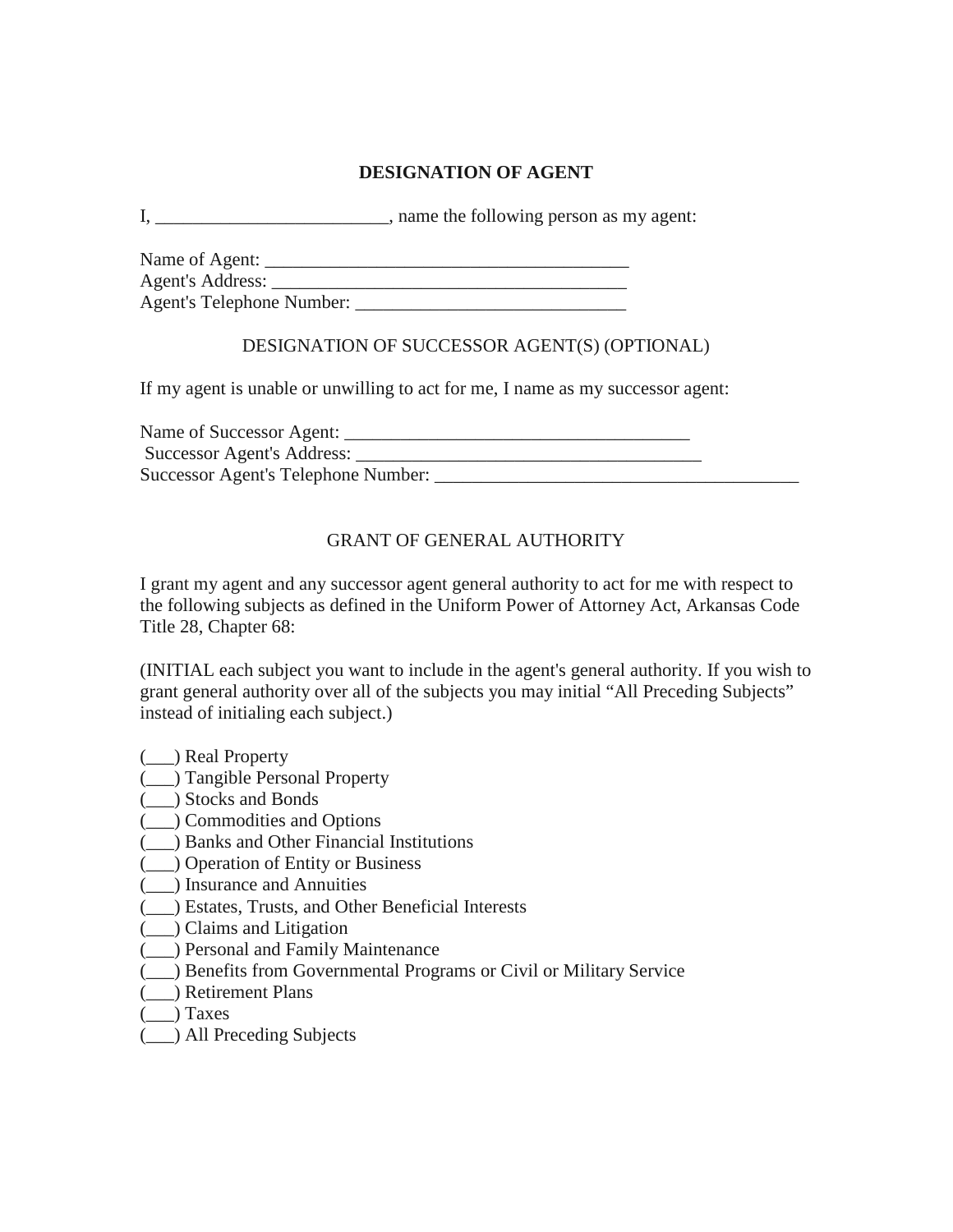### GRANT OF SPECIFIC AUTHORITY (OPTIONAL)

My agent MAY NOT do any of the following specific acts for me UNLESS I have INITIALED the specific authority listed below:

(CAUTION: **Granting any of the following will give your agent the authority to take actions that could significantly reduce your property or change how your property is distributed at your death.** INITIAL ONLY the specific authority you WANT to give your agent. If you DO NOT want to give any of these powers to your agent, do not initial anything.)

(\_\_\_) Amend, revoke, or terminate an inter vivos trust

 $($ ) Make a gift, subject to the limitations of § 28-68-217 of the Uniform Power of Attorney Act and any special instructions in this power of attorney

(\_\_\_) Create or change rights of survivorship

(\_\_\_) Create or change a beneficiary designation

(\_\_\_) Authorize another person to exercise the authority granted under this power of attorney

(\_\_\_) Waive the principal's right to be a beneficiary of a joint and survivor annuity, including a survivor benefit under a retirement plan

(\_\_\_) Exercise fiduciary powers that the principal has authority to delegate

# LIMITATION ON AGENT'S AUTHORITY

An agent that is not my ancestor, spouse, or descendant MAY NOT use my property to benefit the agent or a person to whom the agent owes an obligation of support unless I have included that authority in the Special Instructions.

#### SPECIAL INSTRUCTIONS (OPTIONAL)

\_\_\_\_\_\_\_\_\_\_\_\_\_\_\_\_\_\_\_\_\_\_\_\_\_\_\_\_\_\_\_\_\_\_\_\_\_\_\_\_\_\_\_\_\_\_\_\_\_\_\_\_\_\_\_\_\_\_\_\_\_\_\_\_\_\_\_\_\_\_ \_\_\_\_\_\_\_\_\_\_\_\_\_\_\_\_\_\_\_\_\_\_\_\_\_\_\_\_\_\_\_\_\_\_\_\_\_\_\_\_\_\_\_\_\_\_\_\_\_\_\_\_\_\_\_\_\_\_\_\_\_\_\_\_\_\_\_\_\_\_

\_\_\_\_\_\_\_\_\_\_\_\_\_\_\_\_\_\_\_\_\_\_\_\_\_\_\_\_\_\_\_\_\_\_\_\_\_\_\_\_\_\_\_\_\_\_\_\_\_\_\_\_\_\_\_\_\_\_\_\_\_\_\_\_\_\_\_\_\_\_ \_\_\_\_\_\_\_\_\_\_\_\_\_\_\_\_\_\_\_\_\_\_\_\_\_\_\_\_\_\_\_\_\_\_\_\_\_\_\_\_\_\_\_\_\_\_\_\_\_\_\_\_\_\_\_\_\_\_\_\_\_\_\_\_\_\_\_\_\_\_ \_\_\_\_\_\_\_\_\_\_\_\_\_\_\_\_\_\_\_\_\_\_\_\_\_\_\_\_\_\_\_\_\_\_\_\_\_\_\_\_\_\_\_\_\_\_\_\_\_\_\_\_\_\_\_\_\_\_\_\_\_\_\_\_\_\_\_\_\_\_

You may give special instructions on the following lines: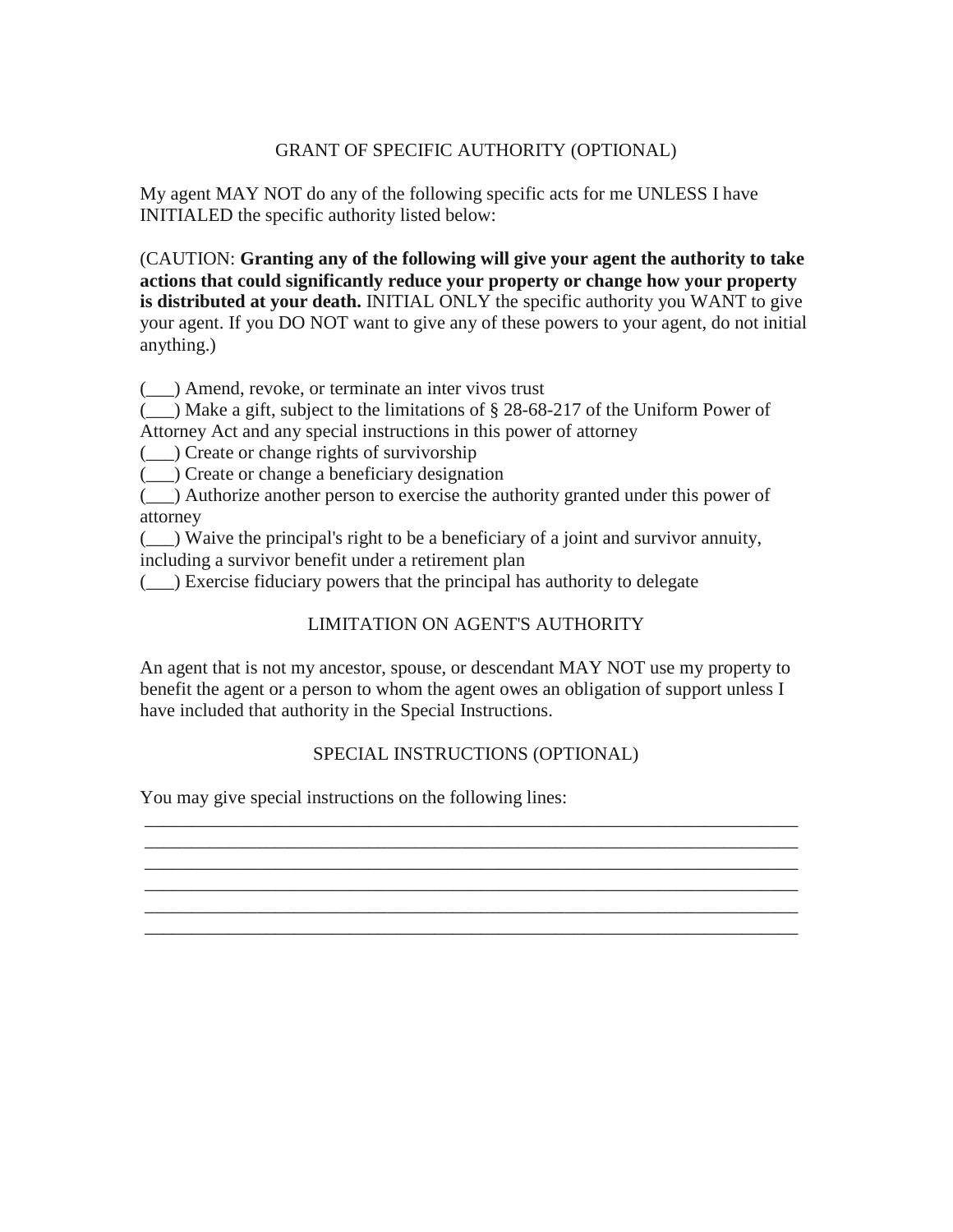### EFFECTIVE DATE

Please indicate when you want your Power of Attorney to become effective:

\_\_\_\_\_ This power of attorney is effective immediately unless I have stated otherwise.

\_\_\_\_\_ This power of attorney shall become effective only upon my disability or incapacity and shall endure through such events.

For purposes of determining my incapacity, I shall be deemed to be incapacitated in the event my agent shall come into possession of either of the following:

(1) A valid court order appointing a guardian or conservator of my person or estate, or otherwise holding me to be legally incapacitated to act on my own behalf; or

(2) A duly executed and acknowledged written certificate of a licensed physician certifying that such physician has examined me and has concluded that by reason of accident, physical or mental illness, deterioration, or other similar cause, I have become incapacitated and unable to act rationally and prudently in financial matters.

Such incapacity shall be deemed to continue until such court order or certificate have become inapplicable or have been revoked. A physician's certificate may be revoked by a similar certificate to the effect that I am no longer incapacitated, executed either (i) by the originally certifying physician or (ii) by another licensed physician.

I hereby authorize the physician(s) who examine me for the purposes of determining my incapacity to disclose my physical or mental condition to the person(s) named herein as my agent and attorney-in-fact. This authorization is intended to comply with the requirements of the Health insurance Portability and Accountability Act of 1996 (HIPAA), HIPAA regulations, and other State and Federal laws and regulations that may create a right of privacy in the health information approved to be disclosed by this authorization.]

| This power of attorney is only effective from |  |
|-----------------------------------------------|--|
|-----------------------------------------------|--|

\_\_\_\_\_\_\_\_\_\_\_\_\_\_\_\_\_\_\_\_\_\_\_\_\_\_\_\_\_\_\_\_\_\_\_\_\_\_\_\_\_\_\_\_\_\_\_\_\_\_\_\_\_\_\_\_\_\_\_\_\_\_\_\_\_\_\_\_\_\_\_\_\_\_\_\_\_\_\_\_\_\_\_\_\_\_\_\_\_\_\_\_\_\_\_\_\_ \_\_\_\_\_\_\_\_\_\_\_\_\_\_\_\_\_\_\_\_\_\_\_\_\_\_\_\_\_\_\_\_\_\_\_\_\_\_\_\_\_\_\_\_\_\_\_\_\_\_\_\_\_\_\_\_\_\_\_\_\_\_\_\_\_\_\_\_\_\_\_\_\_\_\_\_\_\_\_\_\_\_\_\_\_\_\_\_\_\_\_\_\_\_\_\_\_

\_\_\_\_\_\_\_ Other. Please specify. \_\_\_\_\_\_\_\_\_\_\_\_\_\_\_\_\_\_\_\_\_\_\_\_\_\_\_\_\_\_\_\_\_\_\_\_\_\_\_\_\_\_\_\_\_\_\_\_\_\_\_\_\_\_\_\_\_\_\_\_\_\_\_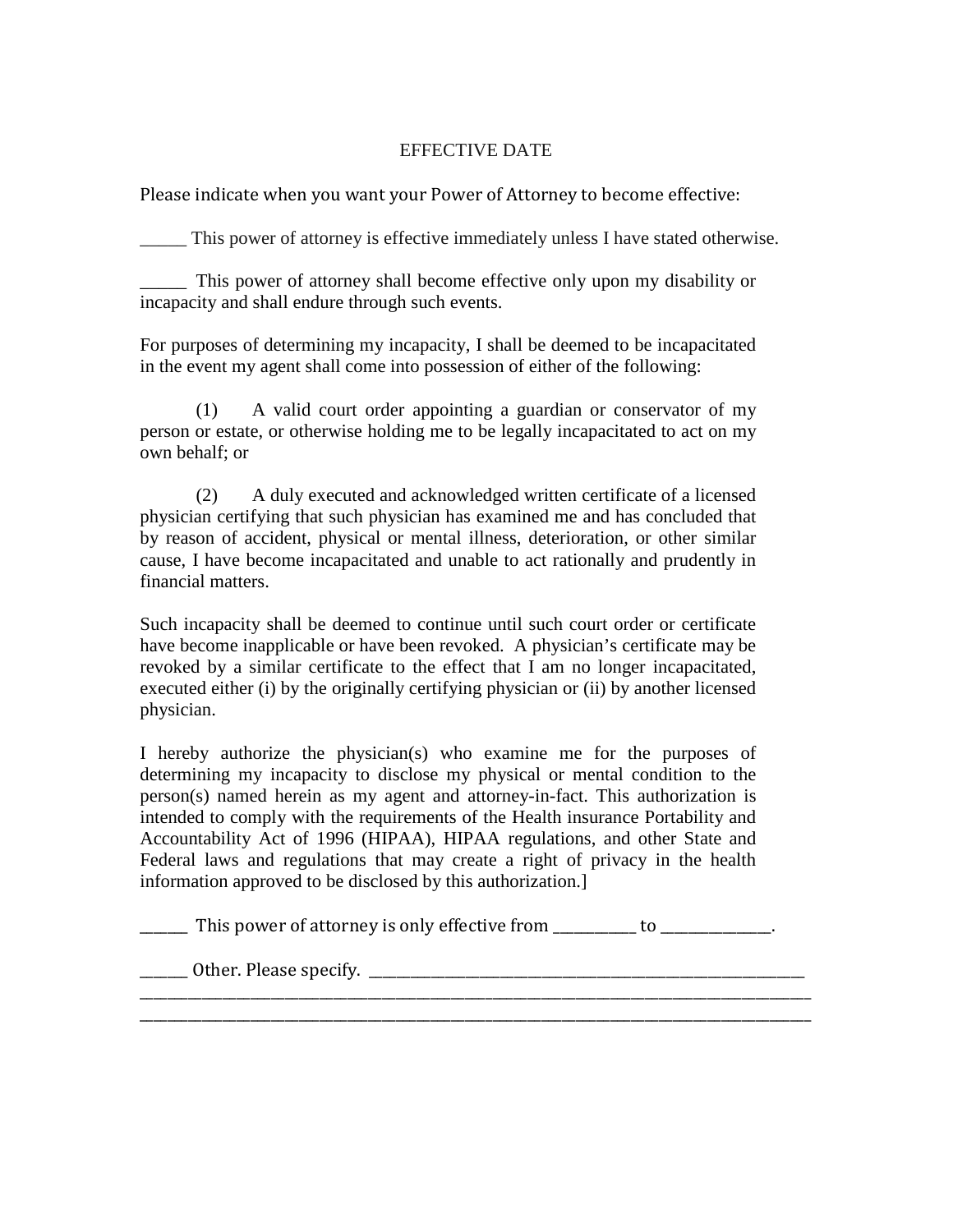### NOMINATION OF GUARDIAN (OPTIONAL)

If it becomes necessary for a court to appoint a guardian of my estate or guardian of my person, I nominate the following person(s) for appointment:

| Name of Nominee for guardian of my estate: |
|--------------------------------------------|
|                                            |
|                                            |
| Name of Nominee for guardian of my person: |
|                                            |
| Nominee's Telephone Number:                |

### RELIANCE ON THIS POWER OF ATTORNEY

Any person, including my agent, may rely upon the validity of this power of attorney or a copy of it unless that person knows it has terminated or is invalid.

[\\_\\_\\_\\_\\_\\_\\_\\_\\_\\_\\_\\_\\_\\_\\_\\_\\_\\_\\_\\_\\_\\_\\_\\_\\_\\_\\_\\_\\_\\_\\_\\_](https://esign.com) \_\_\_\_\_\_\_\_\_\_\_\_\_\_\_\_\_\_\_\_\_\_\_\_\_\_\_\_\_\_\_\_\_\_\_\_

Signature Date

\_\_\_\_\_\_\_\_\_\_\_\_\_\_\_\_\_\_\_\_\_\_\_\_\_\_\_\_\_\_\_\_\_\_\_\_\_\_\_\_\_\_\_ NAME

\_\_\_\_\_\_\_\_\_\_\_\_\_\_\_\_\_\_\_\_\_\_\_\_\_\_\_\_\_\_\_\_ \_\_\_\_\_\_\_\_\_\_\_\_\_\_\_\_\_\_\_\_\_\_\_\_\_\_\_\_\_\_\_\_\_\_\_\_\_ ADDRESS PHONE NUMBER

\_\_\_\_\_\_\_\_\_\_\_\_\_\_\_\_\_\_\_\_\_\_\_\_\_\_\_\_\_\_\_\_\_\_\_\_\_\_\_\_\_\_\_ ADDRESS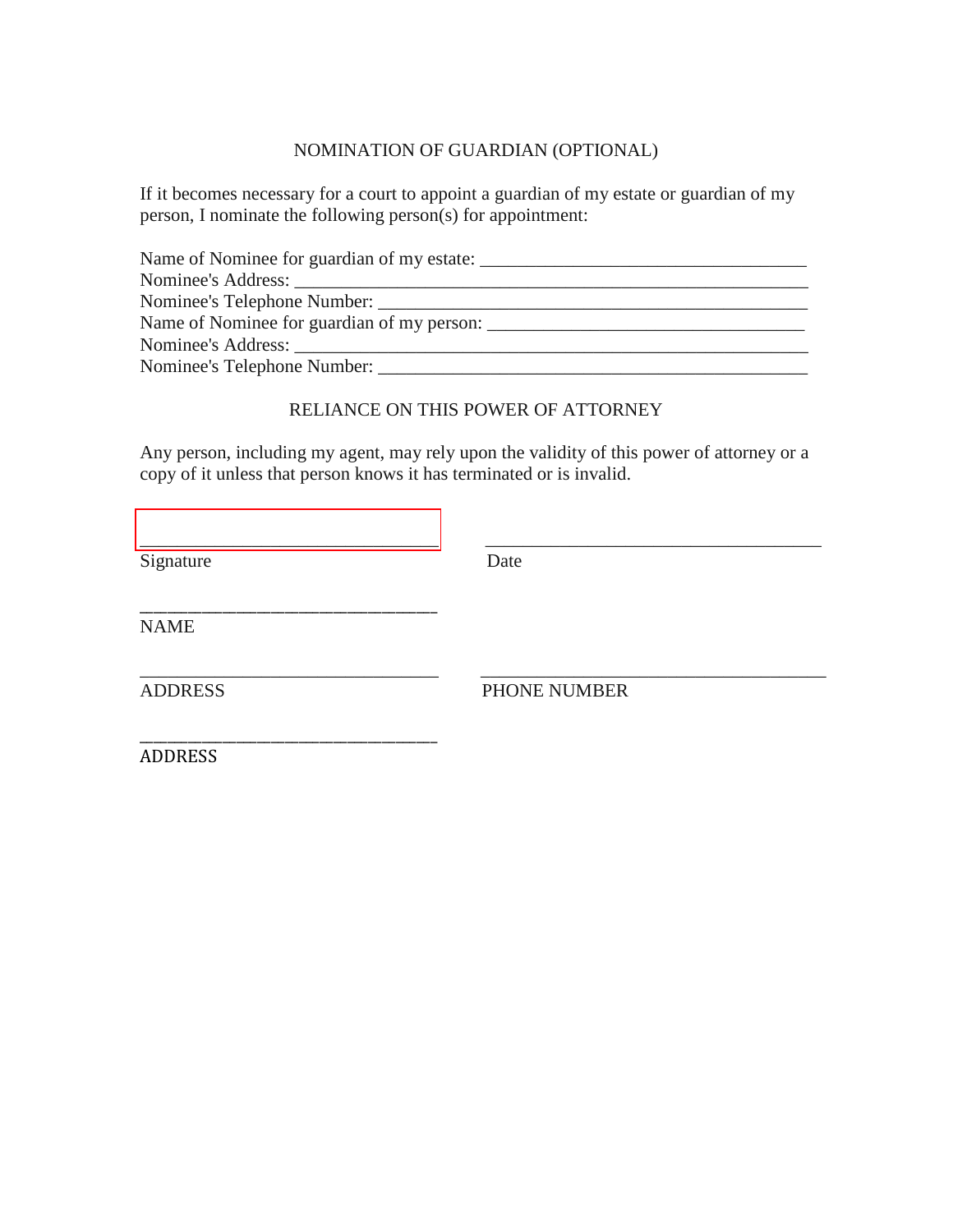#### ACKNOWLEDGMENT

STATE OF ARKANSAS ) COUNTY OF  $\qquad \qquad$ 

I am a Notary Public in and for the State and County named above. The person who signed this instrument is personally known to me (or proved to me on the basis of satisfactory evidence) to be the individual, \_\_\_\_\_\_\_\_\_\_\_\_\_\_\_\_\_\_. The individual personally appeared before me and signed above or acknowledged the signature above as his or her own on the  $\_\_\_\_\_$  day of  $\_\_\_\_\_\_\_\_\_$ , 20 $\_\_\_\_\$ . I declare under penalty of perjury that the individual appears to be of sound mind and under no duress, fraud, or undue influence.

My commission expires: \_\_\_\_\_\_\_\_\_\_\_\_\_\_\_\_ [\\_\\_\\_\\_\\_\\_\\_\\_\\_\\_\\_\\_\\_\\_\\_\\_\\_\\_\\_\\_\\_\\_\\_\\_\\_\\_\\_\\_\\_](https://esign.com) 

Signature of Notary Public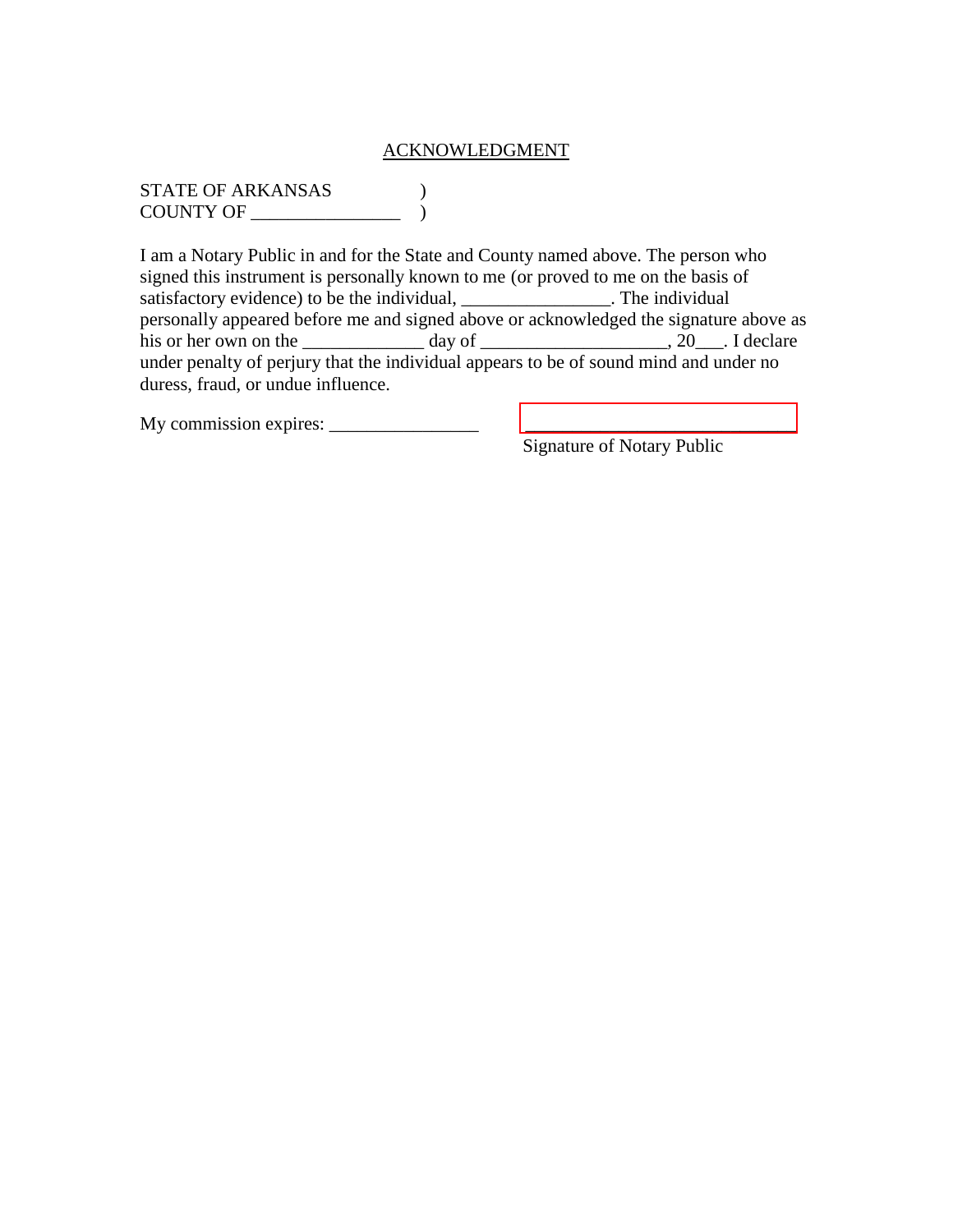### IMPORTANT INFORMATION FOR AGENT

#### Agent's Duties

When you accept the authority granted under this power of attorney, a special legal relationship is created between you and the principal. This relationship imposes upon you legal duties that continue until you resign or the power of attorney is terminated or revoked. You must:

(1) do what you know the principal reasonably expects you to do with the principal's property or, if you do not know the principal's expectations, act in the principal's best interest;

(2) act in good faith;

(3) do nothing beyond the authority granted in this power of attorney; and

(4) disclose your identity as an agent whenever you act for the principal by writing or printing the name of the principal and signing your own name as "agent" in the following manner:

(Principal's Name) by (Your Signature) as Agent

Unless the Special Instructions in this power of attorney state otherwise, you must also: (1) act loyally for the principal's benefit;

(2) avoid conflicts that would impair your ability to act in the principal's best interest; (3) act with care, competence, and diligence;

(4) keep a record of all receipts, disbursements, and transactions made on behalf of the principal;

(5) cooperate with any person that has authority to make health-care decisions for the principal to do what you know the principal reasonably expects or, if you do not know the principal's expectations, to act in the principal's best interest; and

(6) attempt to preserve the principal's estate plan if you know the plan and preserving the plan is consistent with the principal's best interest.

# Termination of Agent's Authority

You must stop acting on behalf of the principal if you learn of any event that terminates this power of attorney or your authority under this power of attorney. Events that terminate a power of attorney or your authority to act under a power of attorney include: (1) death of the principal;

(2) the principal's revocation of the power of attorney or your authority;

(3) the occurrence of a termination event stated in the power of attorney;

(4) the purpose of the power of attorney is fully accomplished; or

(5) if you are married to the principal, a legal action is filed with a court to end your marriage, or for your legal separation, unless the Special Instructions in this power of attorney state that such an action will not terminate your authority.